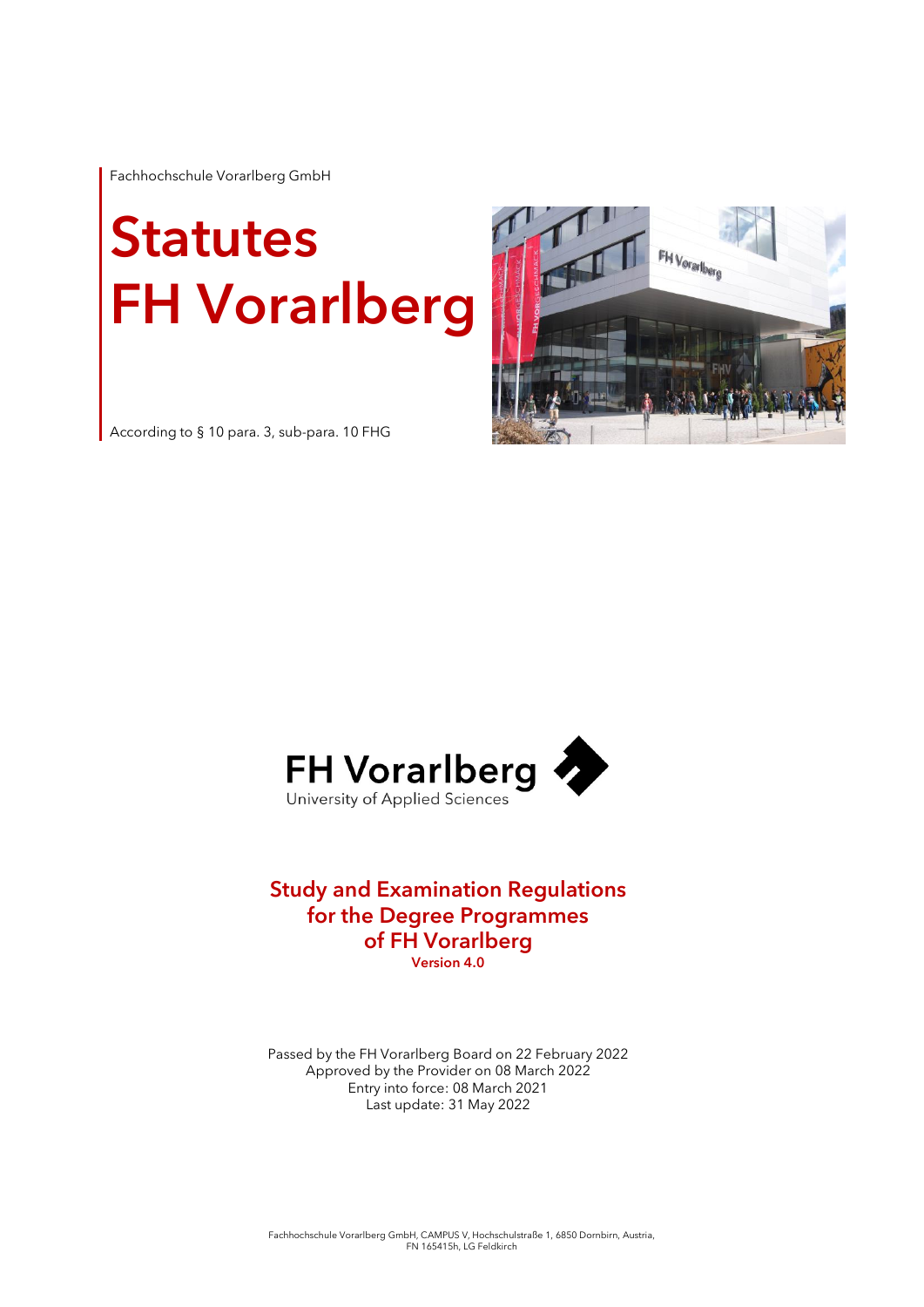

# **Table of Contents**

| § 7 Examinations Concluding a University of Applied Sciences Bachelor's and Master's Degree 8 |  |
|-----------------------------------------------------------------------------------------------|--|
|                                                                                               |  |
|                                                                                               |  |
|                                                                                               |  |
|                                                                                               |  |
|                                                                                               |  |
|                                                                                               |  |
|                                                                                               |  |
|                                                                                               |  |
|                                                                                               |  |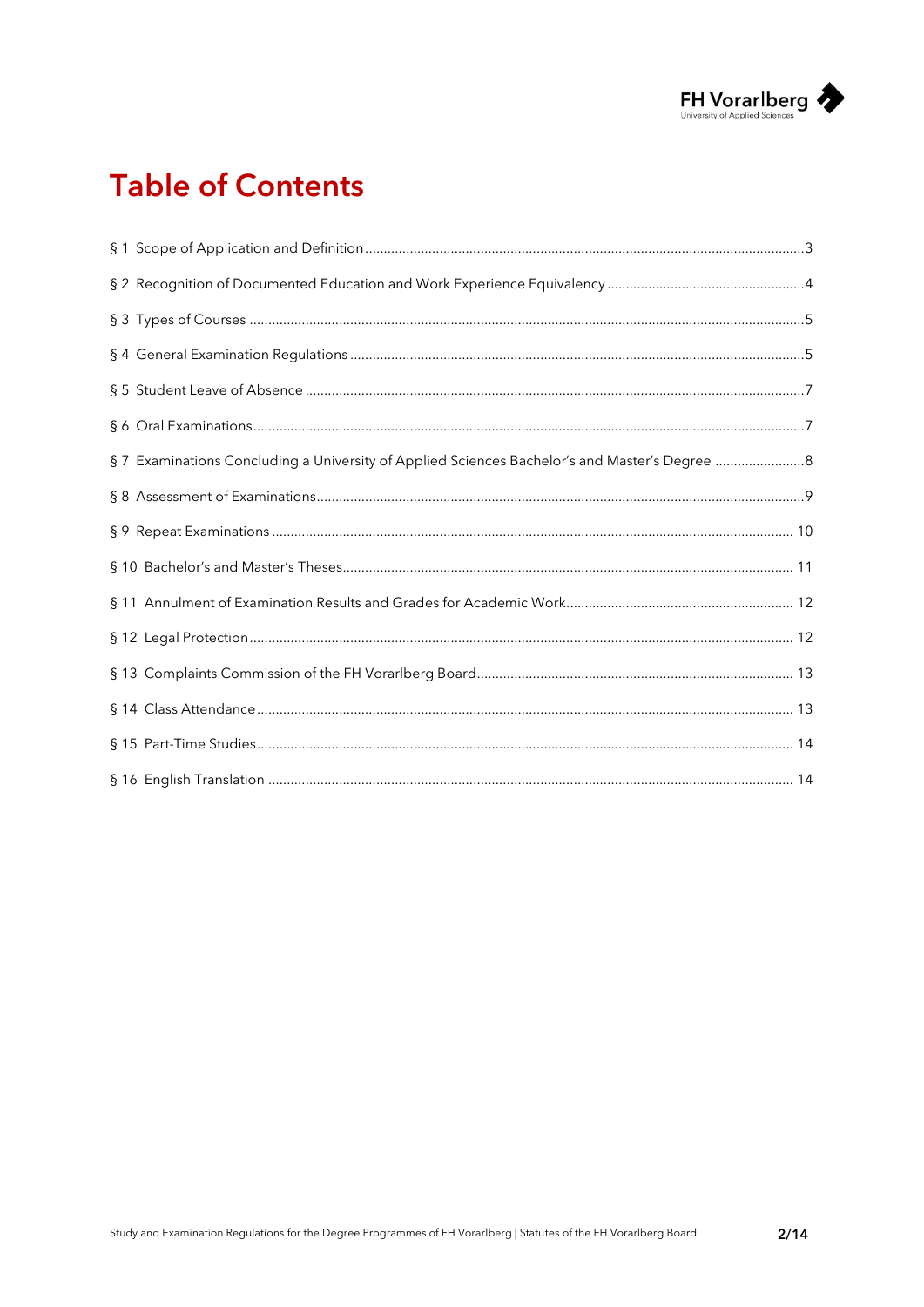

## Study and Examination Regulations for the Degree Programmes of FH Vorarlberg

#### <span id="page-2-0"></span>§ 1 Scope of Application and Definition

(1) These Study and Examination Regulations govern the running of and qualifications awarded by the degree programmes as well as the organization and holding of examinations at FH Vorarlberg pursuant to the University of Applied Sciences Act (Fachhochschulgesetz - FHG Federal Law Gazette No. 340/1993 as amended).

(2) The Study and Examination Regulations are part of the applications for the accreditation of degree programmes that were approved by the Agency for Quality Assurance and Accreditation Austria (AQ) or further changes approved by the FH Vorarlberg Board and are in accordance with them.

(3) The information pertaining to Study Regulations specified below shall be published for each specific degree programme on that degree programme's website. The content corresponds with the content contained in the documents submitted for the accreditation of the degree programme as accredited by AQ Austria or with the content of the further changes approved by the FH Vorarlberg Board.

All applications for the accreditation of degree programmes shall adhere to the current quality management rules of FH Vorarlberg.

- 1. General information from the Application for Accreditation
	- a. Studiengangskennzahl /Degree programme number
	- b. Version, Beschlussdatum, Inkrafttreten, Gültigkeit ab / Version, date of the decision, entry into force, valid from the date
	- c. Studiengangsbezeichnung / Name of the degree programme
	- d. Studiengangsart / Mode of study
	- e. Organisationsform / Form of organisation
	- f. Akademischer Grad inkl. Kurzform / Academic degree (with abbreviation)
	- g. Gesamt-Studienplätze je Organisationsformteil / Total number of study places for each organisational form in a specific degree programme
	- h. Regelstudiendauer in Semestern / Standard study period in semesters
	- i. Pflicht-ECTS / Minimum ECTS credits
	- j. Zielgruppenspezifisch (Ja/Nein) / Target group-specific (yes/no)
	- k. Durchführungsort/e / Venue(s)
	- l. Studiengangsleitung / Programme director
- 2. Degree Programme and Management of the Degree Programme
	- a. Berufliche Tätigkeitsfelder für Absolvent:innen / Fields of work for graduates
	- b. Qualifikationsprofil/ Qualification profile
	- c. Studienplanmatrix über alle Semester / Curriculum of all semesters in a study Programme
	- d. (Modul- und) LV-Beschreibungen / (Module and) course descriptions
	- e. Verpflichtendes Auslandssemester (Ja/Nein) / Compulsory international Semester (yes/no)
	- f. Verpflichtendes Berufspraktikum (Ja/Nein) / Compulsory professional practical training (yes/no)
	- g. Unterrichtssprache/n / Language of instruction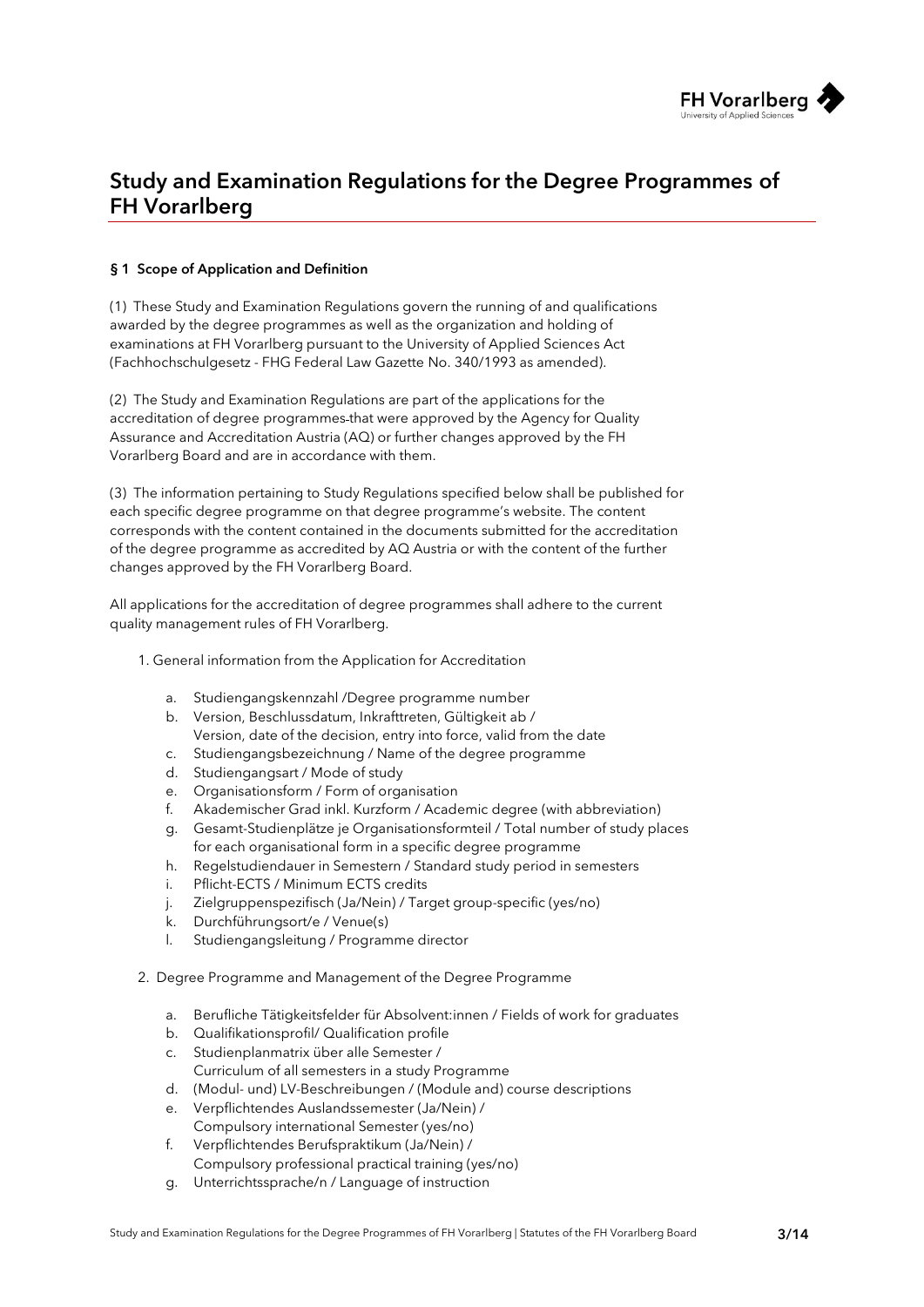

h. Gemeinsames Studienprogramm/gemeinsam eingerichtetes Studium Joint programmes/jointly offered study programmes

3. Zugangsvoraussetzungen (Angaben zur optionalen Kaution) / Admission requirements (details of the optional deposit)

4. Aufnahmeverfahren / Admission procedure

5. Anerkennungen / Recognition Recognition of documented education and work experience for credit

The links to the degree programmes offered by FH Vorarlberg are published on the website of FH Vorarlberg Statutes.

(4) Deadlines contained in the Study and Examination Regulations are given as workdays. Workdays are Monday to Saturday, except Sundays and legal holidays.

(5) Deadlines for decisions made by the degree programme directors, the FH Vorarlberg Board and the Complaints Commission are suspended in the month of August.

#### <span id="page-3-0"></span>§ 2 Recognition of Documented Education and Work Experience Equivalency<sup>1</sup>

(1) Course recognition or the recognition of course modules may only be awarded on the basis of documented proof of equivalency with course requirements in relation to the scope and content of a course. Following the student's application for exemption from a course or course modules, the equivalency of previously acquired knowledge with that taught in the course or course modules for which exemption is sought shall be assessed in relation to its scope and content. The decision rests with the programme director. If equivalency is attested, examinations that the student has previously passed shall be recognized. In such cases, the student's knowledge shall not be examined.

(2) Specialist knowledge or work experience shall be taken into consideration for the recognition of courses, course modules or work placement; this shall apply, in particular, to part-time degree programmes and parts of degree programmes.

(3) Applications for course recognition are to be submitted to the programme director before the holding of examinations/submission of course work and no later than 14 days after the commencement of the course in question.

(4) The student is responsible for submitting documented proof of educational and work experience equivalency with the course requirements in relation to the scope and content of the relevant course.

(5) In cases in which parts of a course are recognized, grades from other institutions are not admissible as part of the final grade awarded for a course. The final grade will be calculated from the grades awarded for those parts of the coursework completed at FH Vorarlberg.

<sup>1</sup> Cf. § 12 FHG (University of Applied Sciences Act)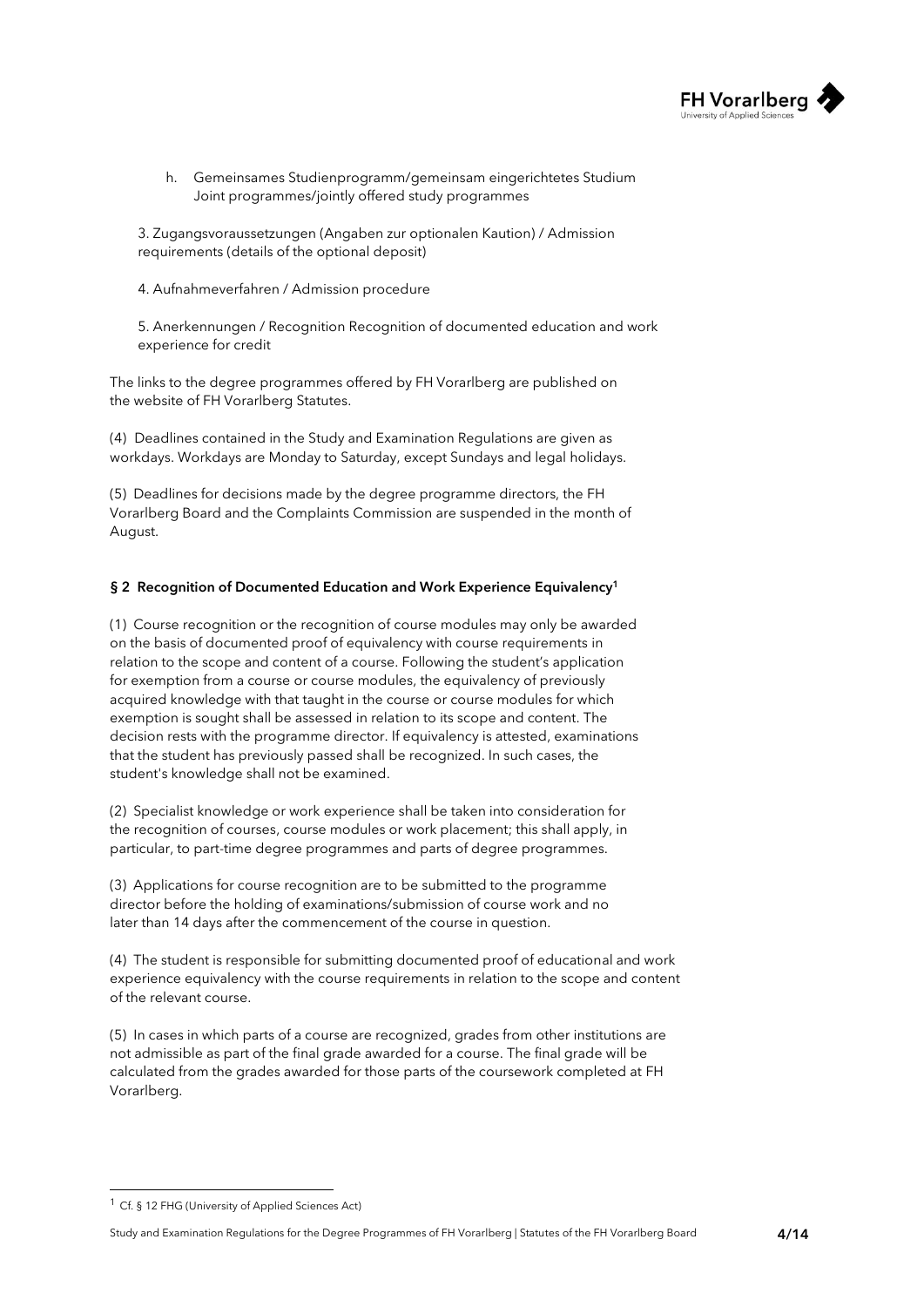

#### <span id="page-4-0"></span>§ 3 Types of Courses<sup>2</sup>

(1) The following types of courses are provided for in the Curricula:

- **BA** Bachelor's thesis
- **BP** Work placement
- $\cdot$  CO Coaching
- ILV Integrated course
- LU Laboratory
- MA Master's thesis
- PT Project
- **RP** Revision course
- SE Seminar
- **ST** Study trip
- SV Supervision
- TR Training
- **TUT** Tutorial
- UE Exercise
- VO Lecture

(2) The type and scope of individual courses and examinations are set out in the respective Study Regulations.

(3) Students are free to choose electives if:

- They meet the enrolment requirements, and
- ® The minimum number of students is met / the maximum number of students is not exceeded.

The minimum and maximum number of students in each course is determined by the programme director. Places are allocated in the individual degree programmes in a regulated and transparent manner.

#### <span id="page-4-1"></span>§ 4 General Examination Regulations<sup>3</sup>

(1) Examinations shall be scheduled shortly after the completion of the courses in which the material relevant for the examinations is taught. Repeat examinations are to be scheduled shortly after failed examinations.

(2) A sufficient number of dates for examinations and repeat examinations shall be offered each semester and academic year, so that a student repeating an examination may continue his/her studies without the loss of a semester. The scheduling of repeat examinations shall take into account the scope and level of difficulty of the examination. Examination dates shall be announced at the beginning of the semester or at least 14 days prior to the examination. Dates on which work has to be submitted as well as presentation dates are also subject to this.

(3) At the start of each course at the latest, students shall be informed in an appropriate manner, for example, in the course notes, emails, in ILIAS and ECTS descriptions etc. of the examination requirements (content, methods, assessment criteria and standards) and possibilities for repeat examinations. Examinations may also be held for individual course modules.

Study and Examination Regulations for the Degree Programmes of FH Vorarlberg | Statutes of the FH Vorarlberg Board 5/14

<sup>2</sup> Cf. § 3 para. 2 sub-para. 5 FHG

<sup>3</sup> Cf. § 13 FHG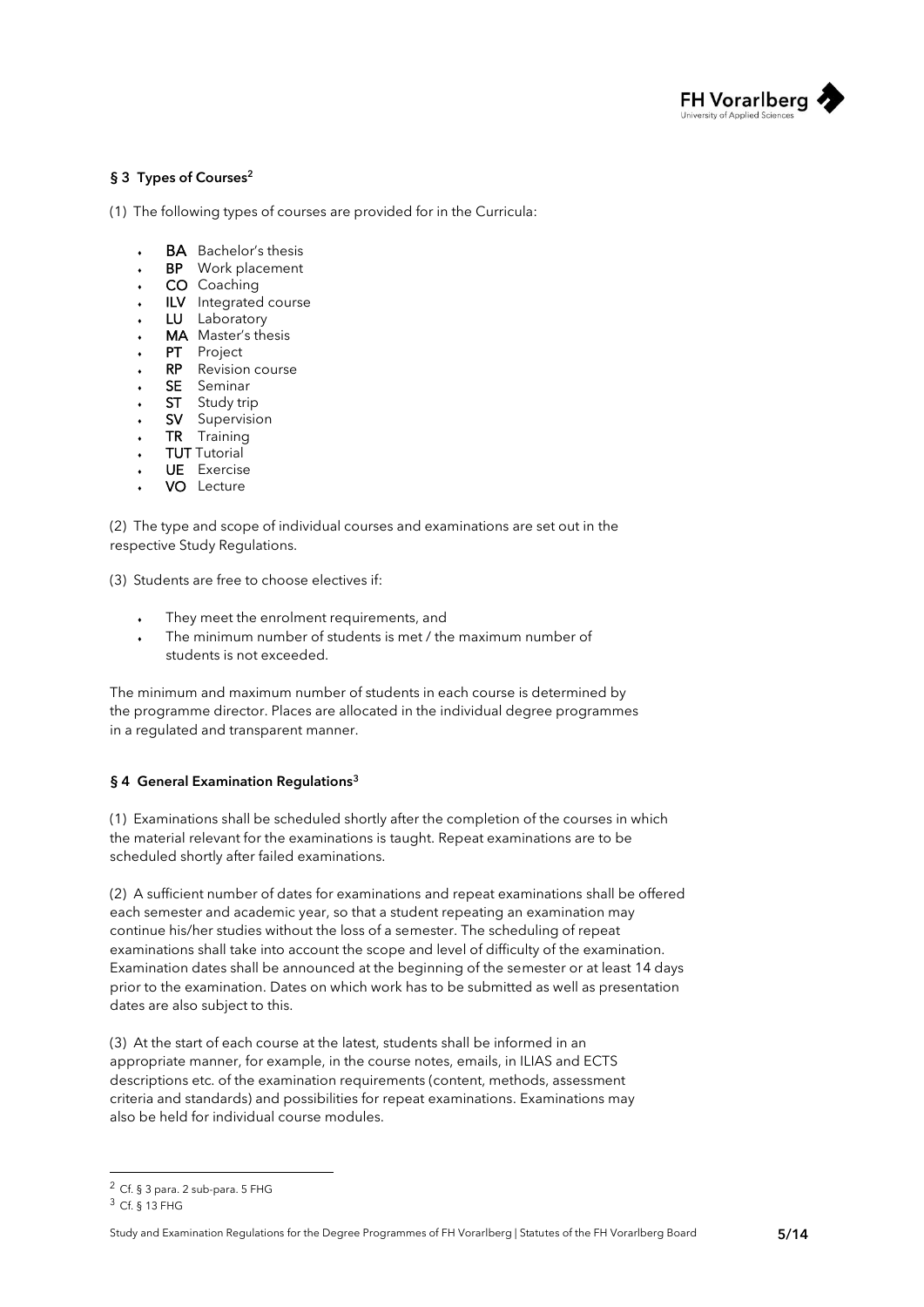

Changes to the type of examination (for example, in the case of repeat examinations) shall be made known by the examiner at the latest upon the publication of the new examination date.

(4) Students shall have the right to take an examination in a different format if they submit proof of a disability rendering it impossible for them to take the examination in the prescribed format and if the different format does not unduly affect the content and requirements of the examination.

(5) If a student is unable to attend an examination, he/she must inform the degree programme office without delay by email of his/her absence. Three workdays after the end of the reason for his/her absence at the latest, the student is required to submit written or electronic proof of the reason for his/her absence.

If a student is unable to attend an examination in one or more subjects due to health reasons, the student shall submit a doctor's note. If over the period of a semester starting with the first scheduled examination date or the first submission deadline for work, the student is not able to sit the examination at another scheduled date or submit work by another scheduled date, the Provider can require that the student sits the examination at the next possible examination date or submits work by the next possible submission date. If he/she is unable to do so due to health reasons, the Provider can request a doctor's note from a doctor of its choosing.

Every student is required to sit examinations and submit work within 2 semesters (1 academic year) at the latest after the first possible examination and submission date. After this deadline, the Provider can unilaterally terminate the Education Contract. It should be noted that students have the option of applying for a leave of absence from their studies due to health reasons.

Failure to provide sufficient reasons, or in a timely manner, for not taking an examination for courses with final examinations shall result in the loss of one possible examination attempt. Course work submissions and presentations are also subject to this.

(6) Students shall be permitted to inspect the assessment documents and the examination records provided that they make such requests within six months after the publication of examination results. Students shall be entitled to make photocopies of these documents. Exceptions are documents covered by rights of use that are outside the jurisdiction of FH Vorarlberg (for example, certificate examinations). Closed questions, in particular multiplechoice questions, including their answers, shall be excluded from the right to make photocopies.

(7) If the assessment documents (in particular, examiners' reports, corrected written examinations and academic work) are not returned to the students, they shall be kept by the instructor for at least twelve months after the announcement of the results. External instructors may store the documents in the degree programme office.

(8) A gender-neutral language is to be used in all written academic work (seminar papers, bachelor's and master's theses etc.), reports (practical training or reflection reports etc.) and presentations as determined in the Language Guidelines for non-discriminatory communication at FH Vorarlberg. The correct use of gender-neutral language is part of the grading criteria and standards.

(9) Concluding course assessment consists of a final written or oral examination at the end of a course module or course. Parts of the final examination may be given in the form of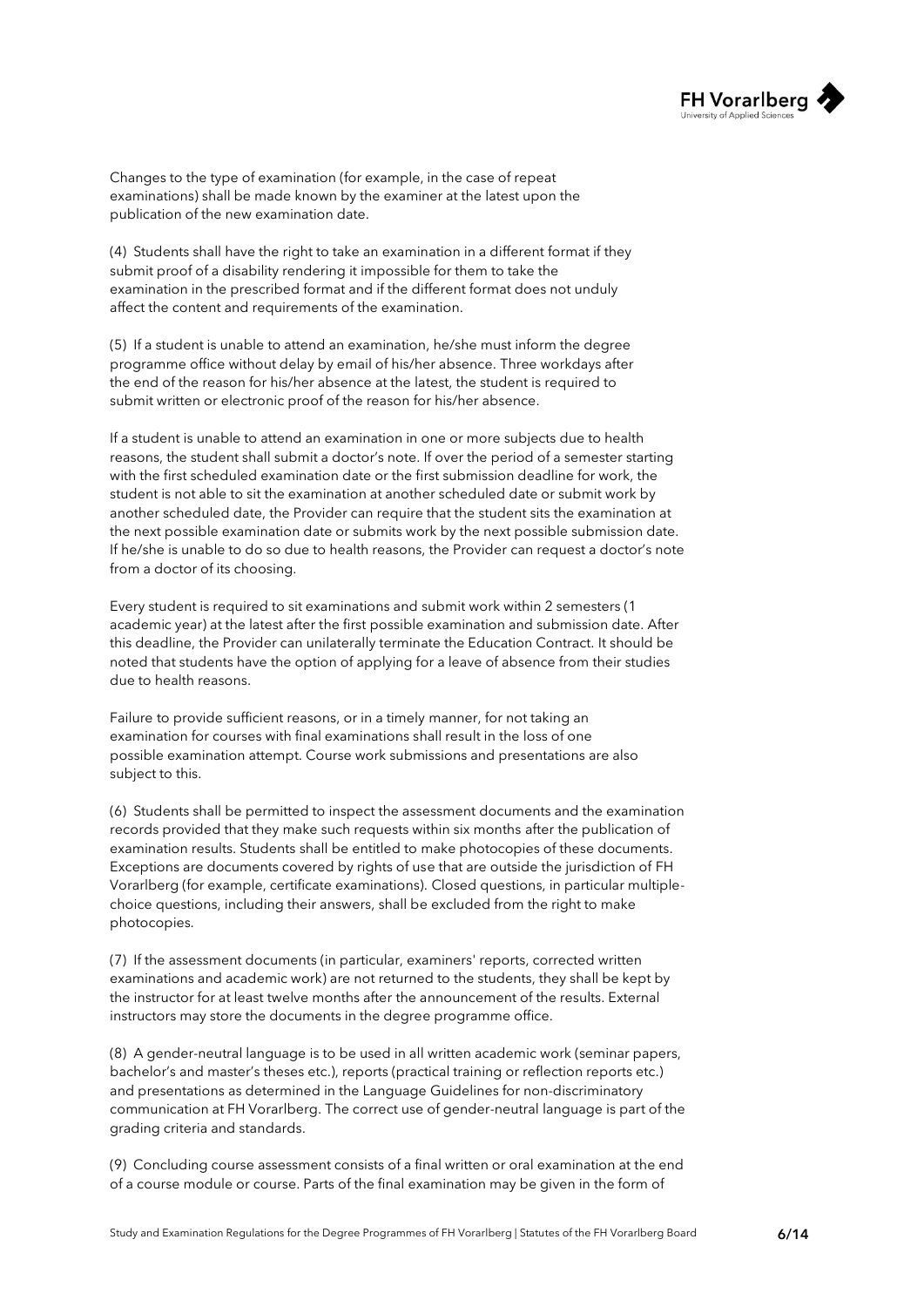

partial tests. Positive grades in these tests will be counted towards the grade of the final examination and the repeat sitting of the final examination.<sup>4</sup>

(10) Continuous assessment consists of the evaluation of student performance<sup>5</sup> on the basis of several types of performance criteria over the period of a course.

(11) In the case of online examinations, it must be ensured that such examinations are conducted according to the same rules as examinations that are sat on campus; in particular, technical or organizational measures must be taken to ensure that examinations are sat by students without any external help. In the event of technical problems that occur through no fault of the student, the examination will be stopped and will not count towards the number of examinations to be taken.

#### <span id="page-6-0"></span>§ 5 Student Leave of Absence<sup>6</sup>

An application for leave of absence shall be submitted in due time to the programme director. It must document or state the reasons for the leave of absence and the intended continuation of studies. A decision about the application shall take urgent personal, health or work-related reasons into account. While on leave the student cannot take any examinations. The programme director decides on an individual basis on the modalities by which a student is allowed to continue his/her degree. Leaves of absence are granted for a maximum of one academic year.

FH Vorarlberg cannot guarantee that a student returning from a leave of absence can continue his/her degree according to the same degree curriculum.

#### <span id="page-6-1"></span>§ 6 Oral Examinations<sup>7</sup>

(1) The following types of oral examinations are provided for by the University of Applied Sciences Act (FHG):

- 1. Oral examination for a single course or part of a single course
- 2. An oral examination before a committee pursuant to § 9 para. 1 of these study and examination regulations.
- 3. An oral examination before a committee concluding a University of Applied Sciences bachelor's and master's degree programme pursuant to § 7.

(2) Oral examinations shall be open to the public; however, admission shall be limited to the number of persons that can be accommodated.

(3) Records have to be kept of all oral examinations by examiners. Records of examinations shall include the subject of the examination, the place and time, the name of the examiner or the names of the members of the examination senate (*Prüfungssenat*), the name of the student, the questions asked, the grade awarded, the reasons for a negative grade as well as any unusual occurrences. Records of examinations shall be kept by the examiner for at least one year from the date of the announcement of the result or, in the case of an examination before a committee (kommissionelle Prüfung - Prüfung vor einem Prüfungssenat), on file in the degree programme office pursuant to sub-para. 2 and 3.

<sup>4</sup> In any case, the examination before a committee shall cover all of the course material.

<sup>5</sup> Presentations, project reports, projects, work, written/oral examinations, laboratory reports, etc.

<sup>6</sup> Cf. § 14 FHG

<sup>7</sup> Cf. § 15 FHG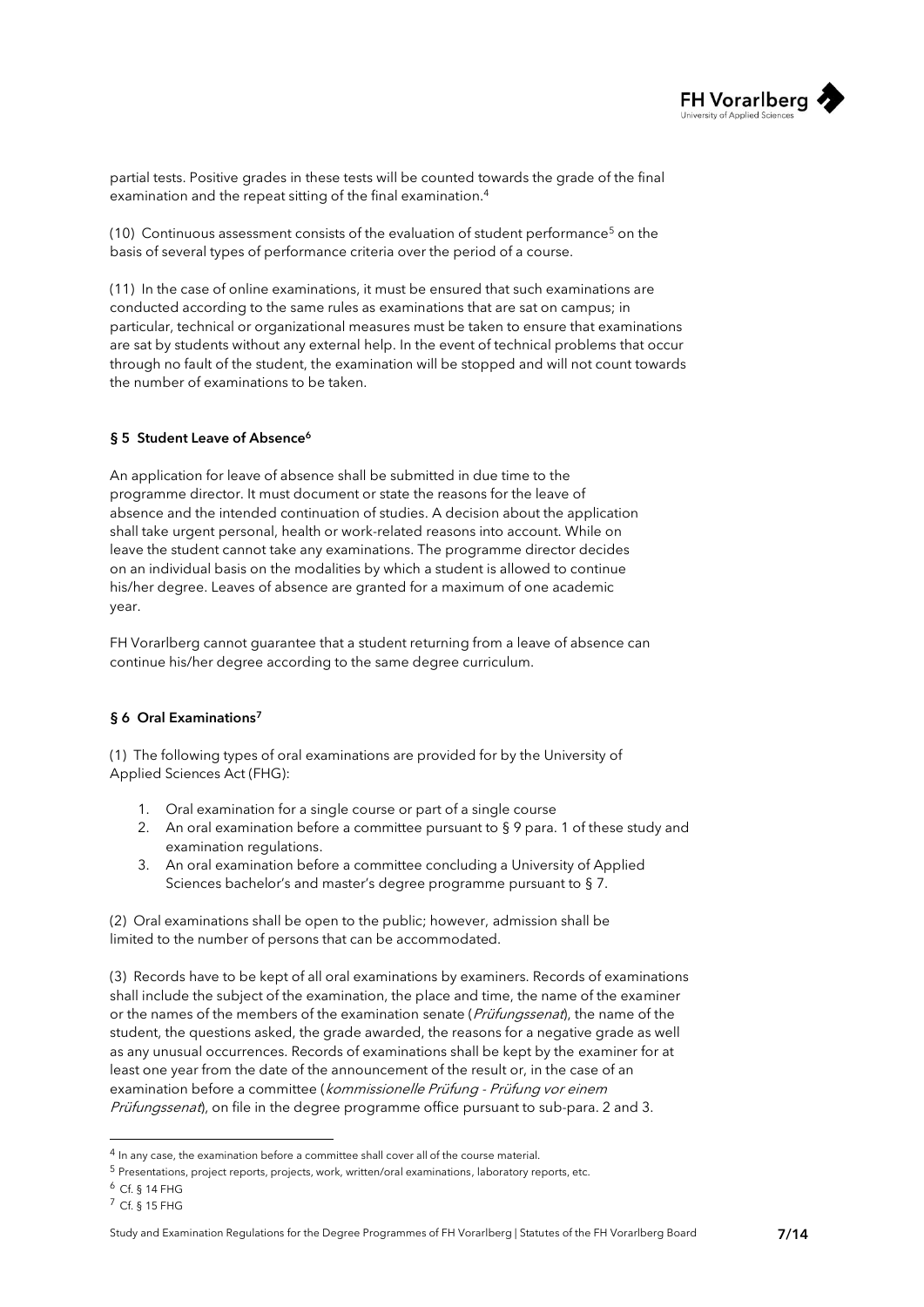

(4) For oral examinations held before a committee pursuant to sub-para. 2 and 3, the examination senate shall consist of at least three members. If the number of members of the examination senate is even, the chairperson of the examination senate shall have the deciding vote. All members of the examination senate shall be present for the duration of the entire examination; if necessary, this requirement can be fulfilled through the use of electronic media.

If one examiner, at the most, is not able to be present at the examination (e.g. due to illness), a replacement shall be chosen in so far as this replacement has the necessary professional expertise.

(5) The result of an oral examination pursuant to  $\S$  6 para. 1 sub-para. 1 shall be made known to the student immediately after the examination. The result of an oral examination pursuant to § 6 para. 1 sub-para. 2 and sub-para 3 shall be made known after consultation by the examination senate, which shall take place immediately after the examination.

#### <span id="page-7-0"></span>§ 7 Examinations Concluding a University of Applied Sciences Bachelor's and Master's Degree<sup>8</sup>

(1) The comprehensive examination concluding a University of Applied Sciences bachelor's degree pursuant to § 3 para. 2 sub-para. 6 FHG shall be held as an examination before a committee with the relevant expertise. This oral examination before a committee shall consist of the following parts:

- 1. The submitted bachelor's thesis (bachelor's theses)
- 2. The connections of the bachelor's thesis (bachelor's theses) to relevant subjects in the curriculum.

The oral examination may include a presentation or the discussion of a case study, for example.

(2) The comprehensive examination concluding a University of Applied Sciences master's degree pursuant to § 3 para. 2 sub-para. 6 FHG shall be held as an examination before a committee with the relevant expertise. This oral examination before a committee shall consist of the following parts:

- 1. The presentation of the master's thesis
- 2. An examination that connects the topic of the master's thesis with the relevant subjects in the curriculum
- 3. An examination about other subjects relevant to the curriculum.

(3) Students shall be notified of their admission to the final comprehensive examination before a committee in an appropriate manner via the internal University's information system at least 14 days prior to the examination

(4) Students shall be informed about the assessment criteria and the results of the assessment of the examination before a committee.

(5) The examination committee shall be selected from among those persons who are entitled to act as examiners for examinations before committees. The examination senate shall consist of the examiners for each candidate<sup>9</sup>. The chairperson may either be the programme director or someone appointed by the programme director. The deputy

Study and Examination Regulations for the Degree Programmes of FH Vorarlberg | Statutes of the FH Vorarlberg Board 8/14

 $8$  Cf. § 3 para. 2 sub-para. 6 FHG and § 16 FHG

<sup>&</sup>lt;sup>9</sup> Cf. § 6 Oral Examinations, para. 4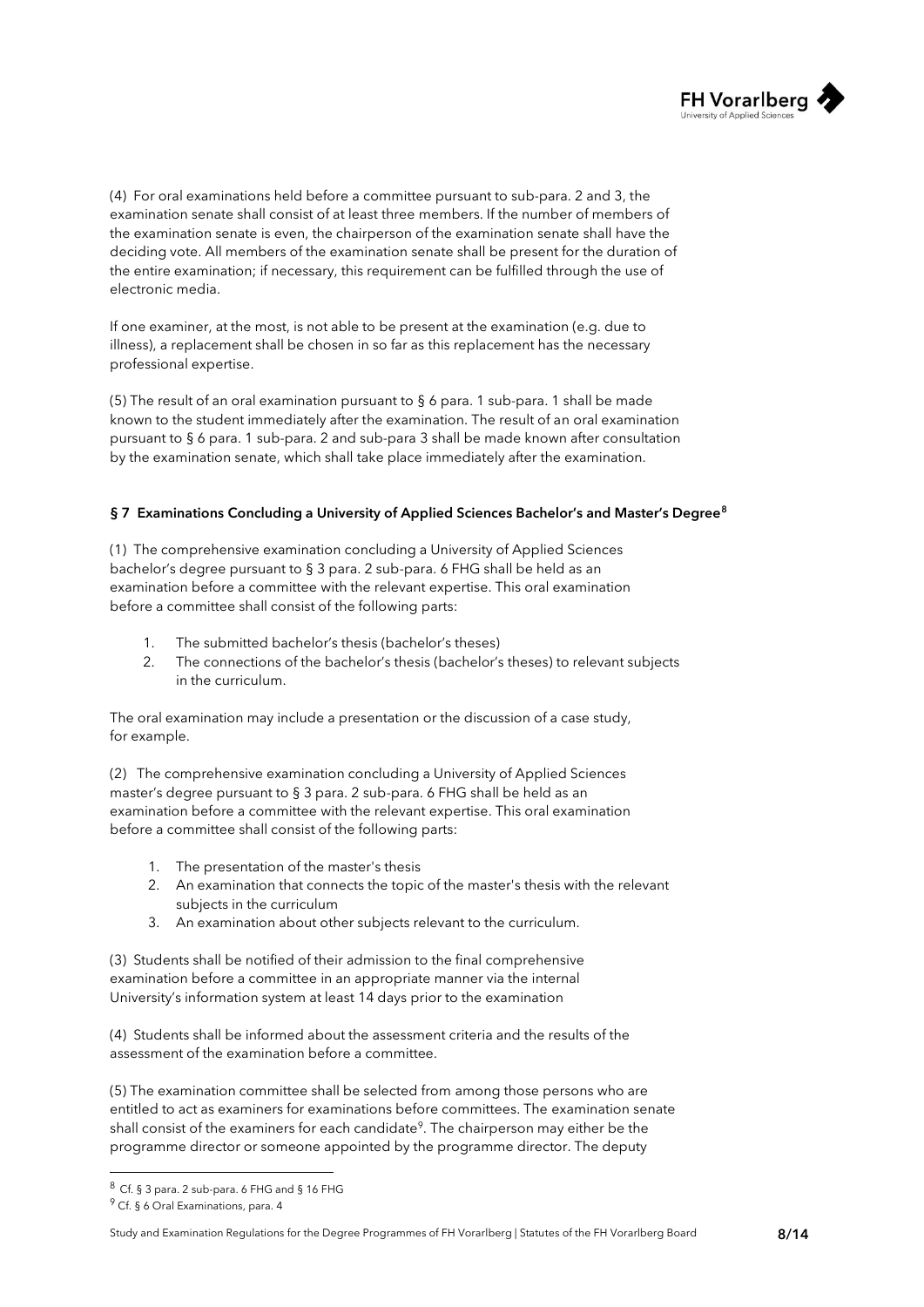

chairperson of the committee is appointed by the chairperson of the examination committee.

The examination senate comprises members of the examination committee who conduct the examinations for each candidate. The chairperson of the examination committee can appoint other experts from professional fields relevant to the degree programme as members of examination senates. Examination senates are responsible for final bachelor's and master's examinations before a committee as well as for the second repeat sitting of a single examination. Members of an examination senate are appointed by the chairperson of the examination committee from among its members. The examination senate shall consist of at least three members.

An expert shall be appointed for each examination subject or sub-area. The programme director shall appoint one member of each examination senate as the chairperson.

All members of the examination committee are independent in their duties as examiners.

(6) University of Applied Sciences' bachelor's degree programmes are to be designed so that, as a rule, all students can attend the final comprehensive examination at the first scheduled date at the end of July (end of February for extended part-time degree programmes).

#### <span id="page-8-0"></span>§ 8 Assessment of Examinations<sup>10</sup>

(1) Examinations and independent academic work shall be graded according to the Austrian grading scale of 1 to 5. If this form of assessment is impossible or inexpedient, a pass shall be given as "successfully completed" or "recognized." In the case of a negative assessment, the regulations for repeating coursework for courses with continuous assessment shall apply. The type of grading scale to be used is set forth in the Study Regulation. The programme director may decide which grading scale shall be used in individual cases.

(2) Besides the Austrian grading scale of 1 to 5, examination grades on a points scale of 0- 100 are also permissible. The table for converting these grades into Austrian grades is given below:

| <b>Austrian Grading System</b> | x  %-age or points   |
|--------------------------------|----------------------|
| 1 - Very good                  | $100 \ge x \ge 87.5$ |
| $2 - Good$                     | $87.5 > x \geq 75$   |
| 3 - Satisfactory               | $75 > x \ge 62.5$    |
| 4 - Sufficient                 | $62.5 > x \ge 50$    |
| 5 - Unsatisfactory             | x < 5                |

Consolidated transcripts shall contain only grades and not points.

(3) The assessment of an examination before a committee concluding a University of Applied Sciences bachelor's degree as well as the comprehensive examination before a committee concluding a University of Applied Sciences master's degree shall be determined accordingly:

Study and Examination Regulations for the Degree Programmes of FH Vorarlberg | Statutes of the FH Vorarlberg Board 9/14

<sup>10</sup> Cf. § 17 FHG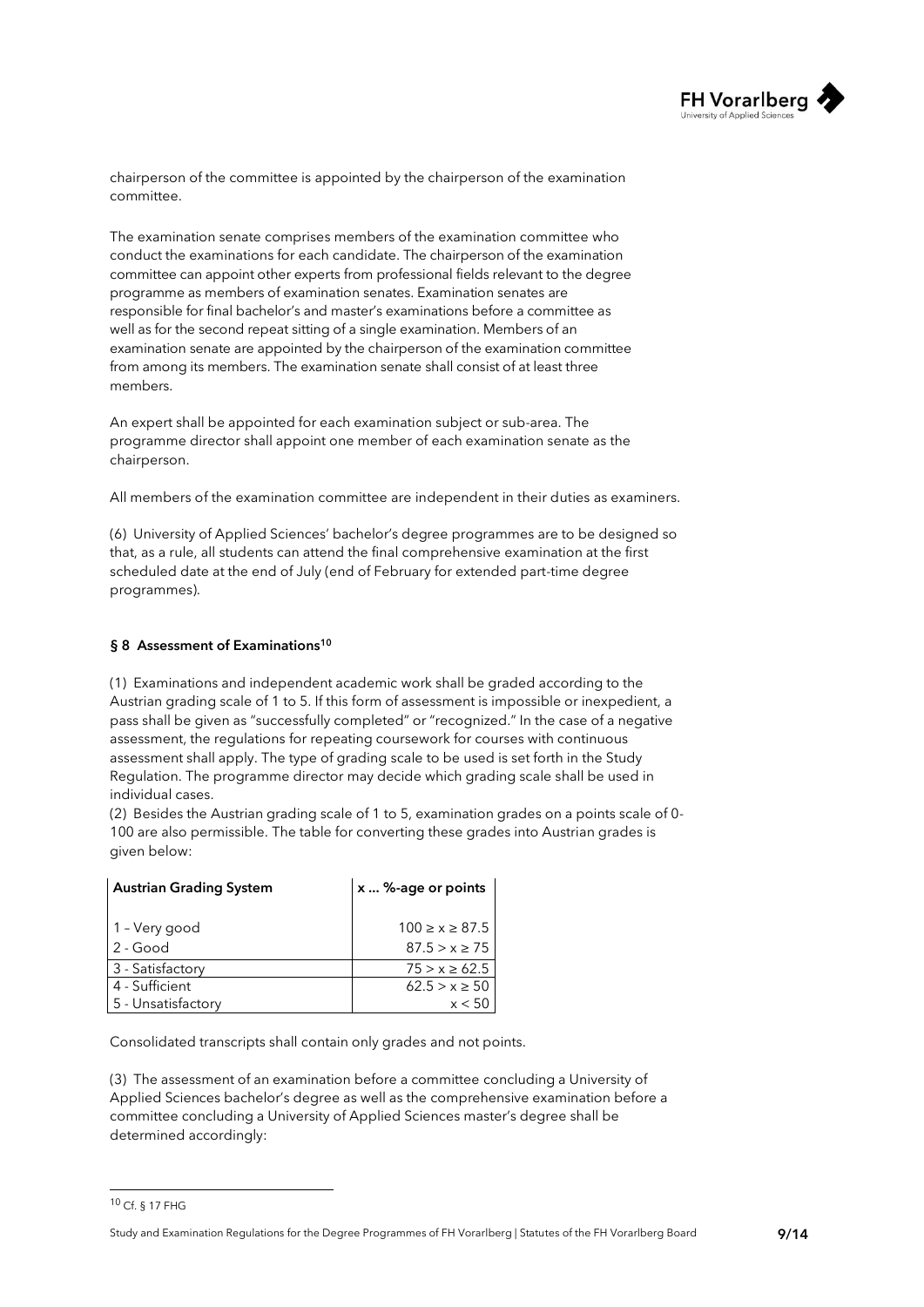

- "Bestanden" / pass
- "Mit gutem Erfolg bestanden" / pass with merit (considerably above-average performance)
- "Mit ausgezeichnetem Erfolg bestanden" / "mit Auszeichnung bestanden" / pass with distinction (outstanding performance)
- ® "Nicht bestanden" / fail

(4) The grading and assessment of examinations and independent written work shall be completed within 18 working days; of bachelor's and master's theses within a maximum of 24 days. Extensions and individual exceptions for longer seminar papers, bachelor's and master's theses are possible in consultation with the programme director. These must be approved by the programme director in advance. Students are to be informed of any changes.

(5) Examination results for final course examinations and the course grade for courses with continuous assessment shall be published digitally on an information system of FH Vorarlberg. A transcript of records shall be issued free of charge to the student within four weeks after the end of the semester on request or automatically upon completion of the degree.

#### <span id="page-9-0"></span>§ 9 Repeat Examinations<sup>11</sup>

(1) A student shall be entitled to repeat the failed final examination of a course two times; the second repeat examination shall be an examination before a committee and can be held as an oral examination or as a written examination. The examination senate shall consist of at least three members. If the number of members of the examination senate is even, the chairperson of the examination senate shall have the deciding vote.

The correction and assessment of written examinations before a committee are to be completed within 18 days. A record is to be kept of the joint assessment of the written examination before a committee.

(2) If the sum of individual assessments in courses with continuous assessment results in a negative overall assessment, the student shall be granted a reasonable extension period for the completion of required coursework (first repeat examination). A second negative assessment will result in the student's performance being assessed in an examination before a committee (second repeat examination).

(3) Students shall be entitled to repeat failed final comprehensive examinations held before a committee two times pursuant to § 16 para. 1 and 2 FHG.

(4) Students shall be entitled to repeat a study year once in the case of a negative assessment of an examination held before a committee. The student shall inform the programme director that he/she will be repeating a study year within a month following the announcement of the examination results. The programme director shall determine the examinations and courses to be taken by the student as part of the repeat study year. Failed examinations and courses shall be retaken as a matter of course, whereas passed examinations and courses shall only be retaken if the purpose of the student's studies makes this necessary. Further repeat courses and examinations are not permitted.

(5) The repetition of an academic year commences with the start of the next semester. Until then, the student remains enrolled in the current semester and is allowed to sit examinations.

<sup>11</sup> cf. § 18 FHG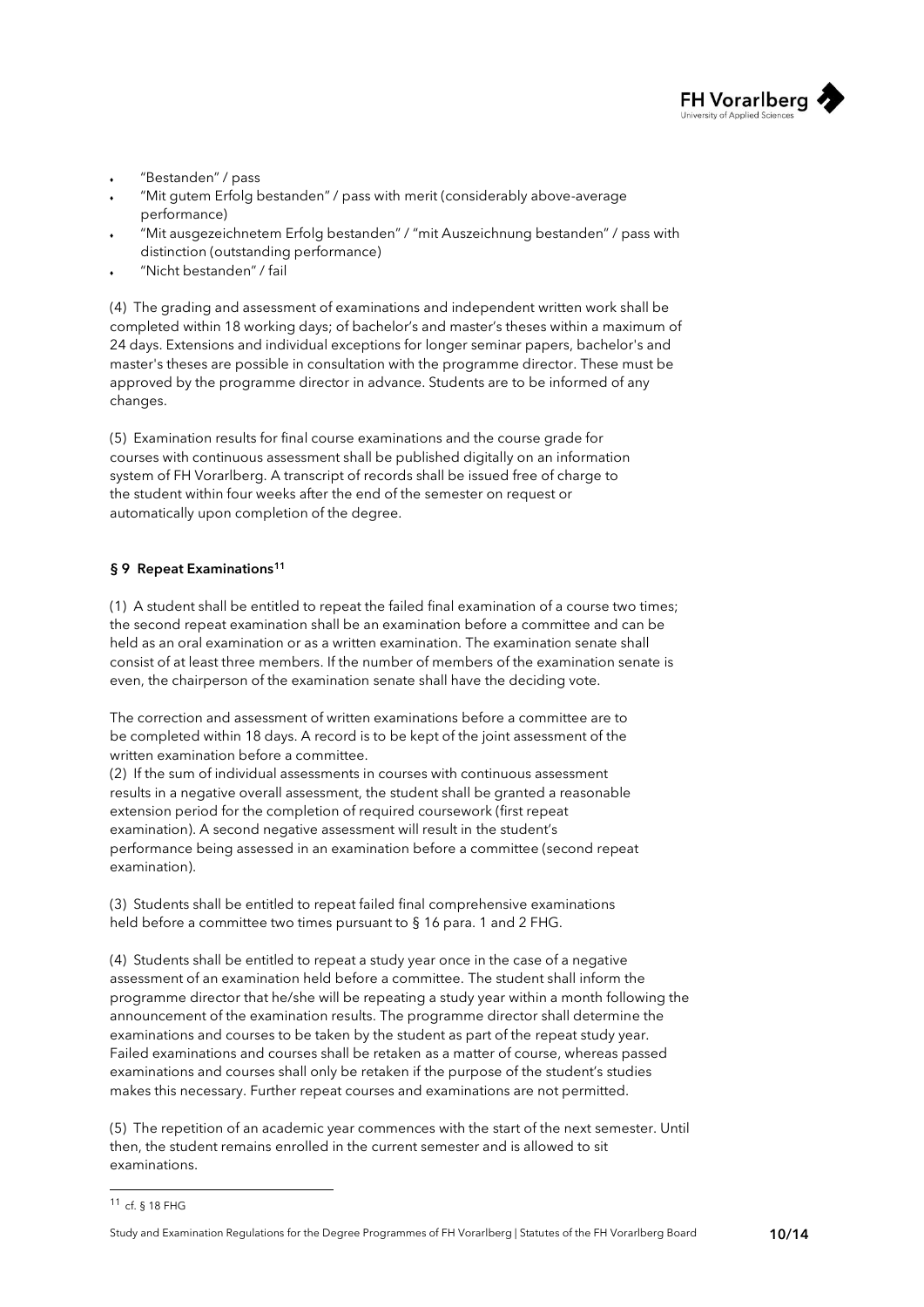

(6) Students who have been excluded from a degree programme due to a negative assessment of the last permissible repeat examination shall remain enrolled until the end of the semester and are allowed to complete courses they are attending during this time. They are, however, excluded from being readmitted to the same degree programme.

(7) Students may submit a petition to the head of the FH Vorarlberg Board to repeat a passed examination if this is possible within the didactic framework of the course. Applications should be submitted within two weeks after the announcement of the grade. If the application is granted, the grade for the passed examination will no longer be valid; however, the repeat examination will count as one of the repeat examinations.

#### <span id="page-10-0"></span>§ 10 Bachelor's and Master's Theses<sup>12</sup>

(1) The purpose of a bachelor's thesis is to provide students with the opportunity to demonstrate their ability to identify, formulate and examine relevant professional issues within an academic framework using the academic skills they have acquired during their studies.

The master's thesis must meet general research standards. It demonstrates the ability of students to examine a research question independently and to draw new conclusions within an appropriate content and methodological framework.

Further regulations relating to bachelor's and master's theses can be found in each degree programme's Study Regulations and Guidelines. These Guidelines are binding regarding formal criteria, procedures and examination dates. These formalities are considered to have been communicated to students once these Guidelines have been published on the student information systems.

(2) Several students may work jointly on a topic provided that the performance of each student can be assessed individually.

(3) Admission to the comprehensive examination before a committee is conditional upon the positive assessment of the master's thesis. A master's thesis that has not been positively assessed shall be returned to the student for revisions and resubmission within a stipulated period of time. A student has a maximum of one semester (six months) to resubmit his/her master's thesis. A master's thesis may be resubmitted twice. A failing grade or nonacceptance of a master's thesis when submitted for a third time will preclude the awarding of a degree and result in withdrawal from the University.

One change in topic is permissible as part of the new submission, but is not required.

(4) A successful master's thesis shall be published by submitting it to FH Vorarlberg's Library. On submitting a master's thesis to the Library, the author shall be entitled to submit an application to the degree programme director for restriction of access to the copies deposited with the Library for a maximum of five years from the time of submission. Such applications shall be approved if the student establishes that permitting access will materially endanger his/her fundamental legal or business interests.

Study and Examination Regulations for the Degree Programmes of FH Vorarlberg | Statutes of the FH Vorarlberg Board 11/14

<sup>12</sup> Cf. § 19 FHG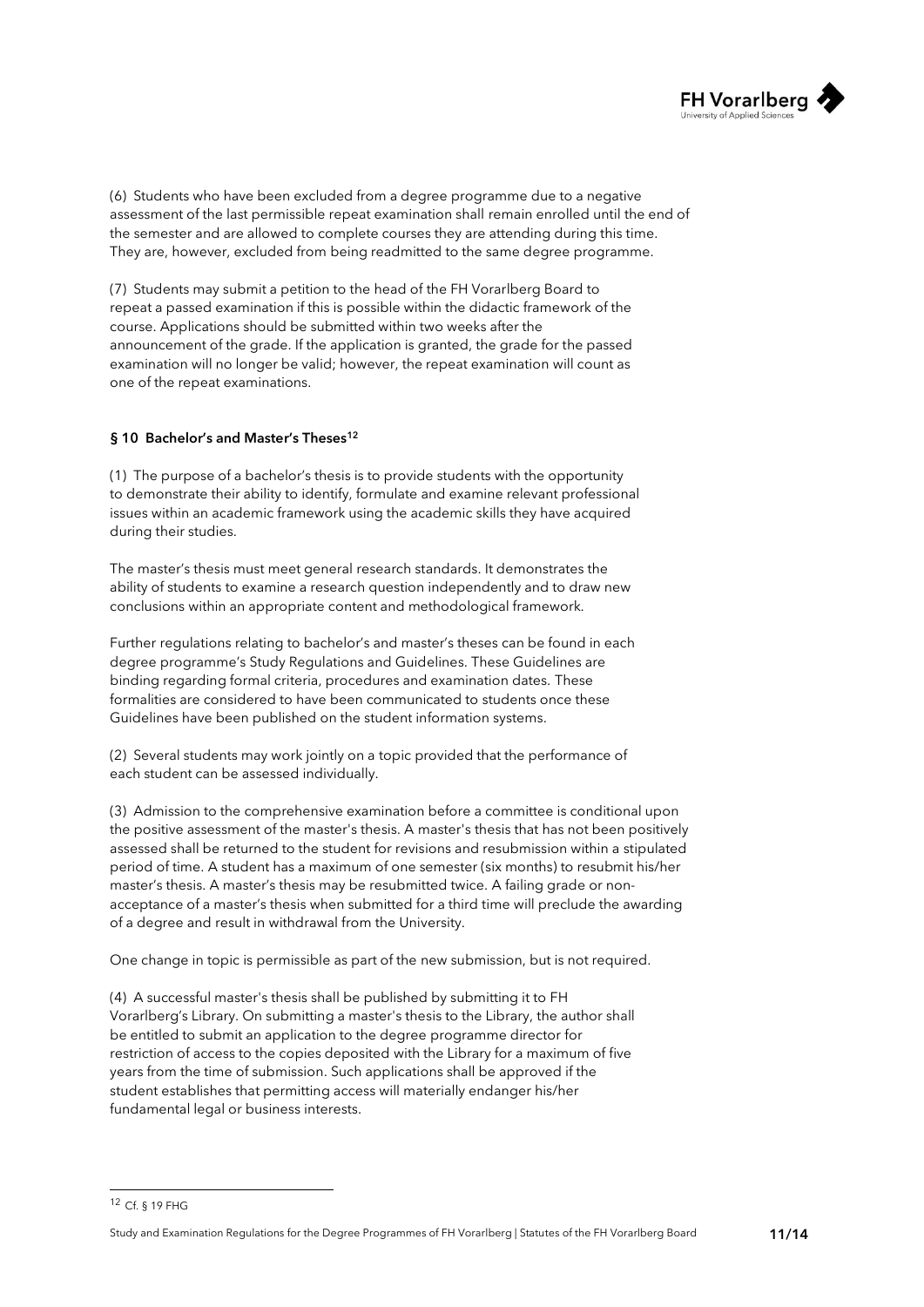

#### <span id="page-11-0"></span>§ 11 Annulment of Examination Results and Grades for Academic Work<sup>13</sup>

(1) If an attempt is made by a student to influence the results of his/her own examination performance or that of another student through deception, fraudulent means or the carrying or use of unauthorized resources, the results of such examinations shall be annulled. The examination for which the results are annulled shall count as one of the total number of repeat examinations.

The programme director shall decide on the basis of the report submitted by the examiner responsible or the examination supervisor in consultation with the course instructor. The programme director shall take the student's opinion into consideration before reaching a final decision.

(2) If it becomes known after the publication of a grade or the awarding of a certificate that an examination result was obtained by fraudulent means, the degree programme director may retroactively change the grade and annul the examination. Annulled degree certificates will be withdrawn.

(3) If, during the course of a degree, several judgements are made against a student pursuant to § 11 para. 1 or § 11 para. 2 of these Examination Regulations, this may lead to the dissolution of the study contract (Education Contract) with that student.

(4) FH Vorarlberg and its instructors can require students to submit all their written work (including restricted work) to plagiarism detection systems for the purpose of evaluating whether students have plagiarized.<sup>14</sup>

Written work may also be directly submitted by the programme director or the instructor to plagiarism detection systems for the purpose of evaluating whether students have plagiarized.

#### <span id="page-11-1"></span>§ 12 Legal Protection<sup>15</sup>

Appeals against an examination grade are not permitted. However, if the procedure according to which an examination resulting in a negative assessment was conducted exhibits irregularities, the student has the right to lodge a complaint within two weeks with the programme director, who can then annul the examination within 18 workdays.

If the examination was held by the programme director, the complaint shall be lodged with the FH Vorarlberg Board. The student has the right to continue to take courses until a decision on the complaint has been made. Examinations that are annulled shall not be counted towards the permissible number of repeat examinations.

<sup>13</sup> Cf. § 20 FHG

<sup>14</sup> Cf. § 51 para. 2 sub-para. 31 and 32 Universities Act as amended

An act of plagiarism is in any case committed, when text, content, or ideas are used and presented as one's own. This encompasses in particular the appropriation and use of text, theories, hypotheses, findings or data by directly quoting, paraphrasing or translating them without appropriate acknowledgement and reference to the source and the original author.

Academic or artistic dishonesty has been unquestionably committed when unauthorised means have been used or unauthorised use has been made of another person in writing a scientific thesis, taking an examination or preparing an artistic submission, or data and results have been fabricated or falsified.

<sup>15</sup> Cf. § 21 FHG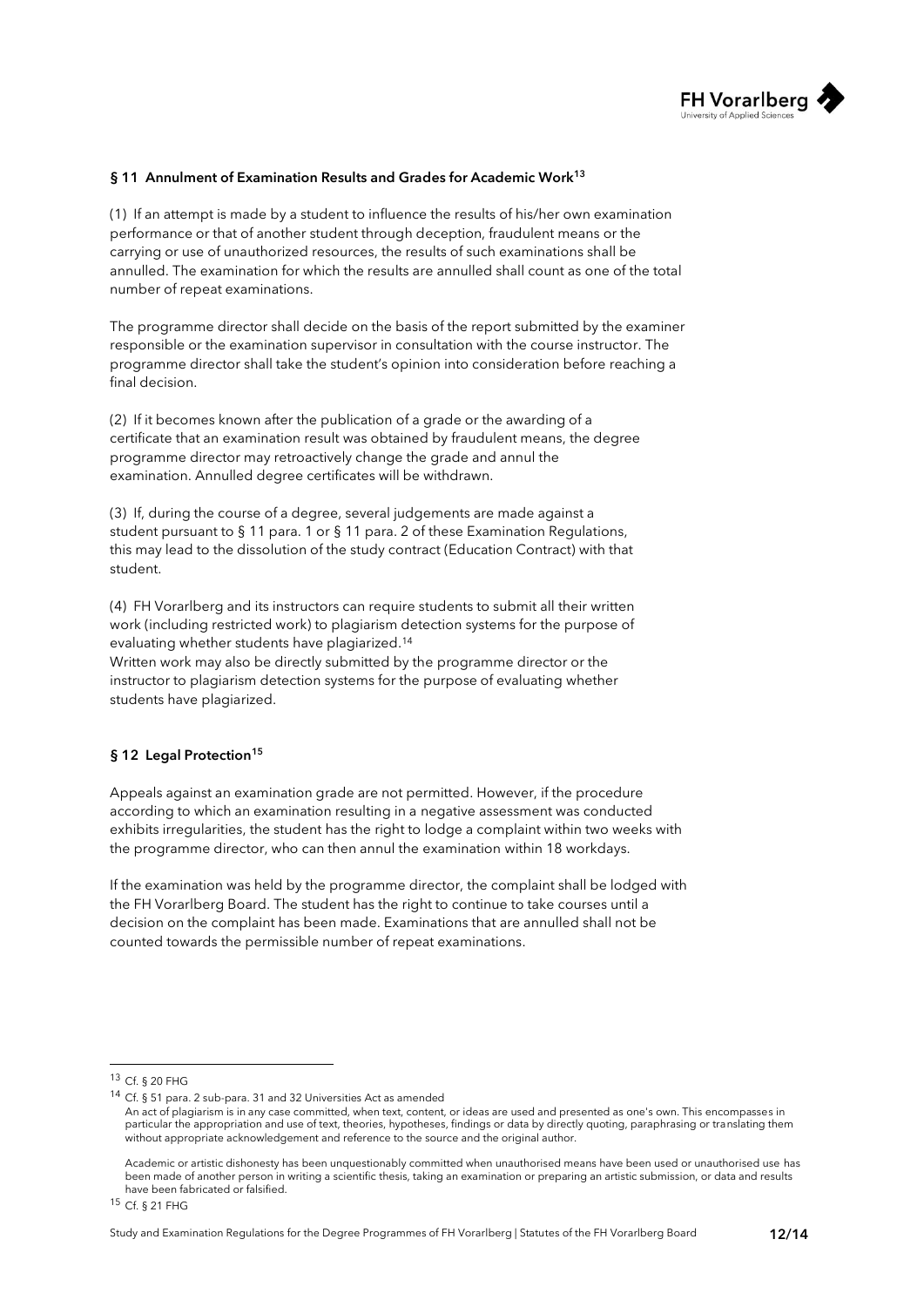

#### <span id="page-12-0"></span>§ 13 Complaints Commission of the FH Vorarlberg Board

(1) The Complaints Commission of the FH Vorarlberg Board examines:

Complaints submitted by students and applicants against the degree programme directors that relate to decisions made pursuant to the Examination Regulations as well as all other decisions made by programme directors, in particular, pursuant to § 10 para. 5 FHG.

(2) The Complaints Commission comprises a chair, a faculty member and a student. The members of the Commission and an alternate member are elected from the FH Vorarlberg Board on a proposal by the head of the FH Vorarlberg Board for the duration of the term of the FH Vorarlberg Board. The chairperson shall be a programme director. If the complaint lodged is directed directly or indirectly against members of the Commission, providing grounds for bias or lack of impartiality, impartiality shall be restored through the reconstitution of the Commission.

(3) Complaints must be lodged in writing with the head of the FH Vorarlberg Board within two weeks after the publication of examination results or of the decision of the programme director. Complaints should contain a description of the initial situation, the contested decision and a detailed justification for the complaint.

(4) After submission of the complaint, all communication with the person who has submitted the complaint shall be conducted by the chair of the Complaints Commission.

(5) The Complaints Commission decides in cases referring to irregularities after hearing the student, who shall make use of his/her right to be heard within three workdays of being given notice to do so. The student may request the presence of a student representative at the hearing. Further persons may also be summoned to provide evidence or expert opinion.

(6) In other cases, the Complaints Commission makes its decisions within 24 workdays (except for those instances listed in para. 5) and, if possible, may hear the person submitting the complaint. Deadlines are suspended in the month of August. Further persons may also be summoned to provide evidence or expert opinion. (7) The consultative and reasoned decision of the Complaints Commission is submitted to the FH Vorarlberg Board. At a minimum, the chair shall document the decision, the basis for the decision and dissenting opinions. This documentation and the results of the vote by the Commission members are submitted as a petition to the FH Vorarlberg Board. The decision of the FH Vorarlberg Board shall be communicated to the person submitting the complaint without delay and in writing.

#### <span id="page-12-1"></span>§ 14 Class Attendance

In principle, class attendance is generally not mandatory for students enrolled in degree programmes at Universities of Applied Sciences. However, if required by the type of course or instruction (e.g. laboratory work, business games etc.), attendance can be made mandatory for that course by the course instructor, who states the mandatory attendance together with the examination modes at the start of the course.

If attendance is mandatory, the following rules apply: in exceptional, attestable cases (for example, specialist doctor's visits, business trips in the case of part-time students, subpoenas, nursing or childcare duties etc.), an individual student is to be excused from